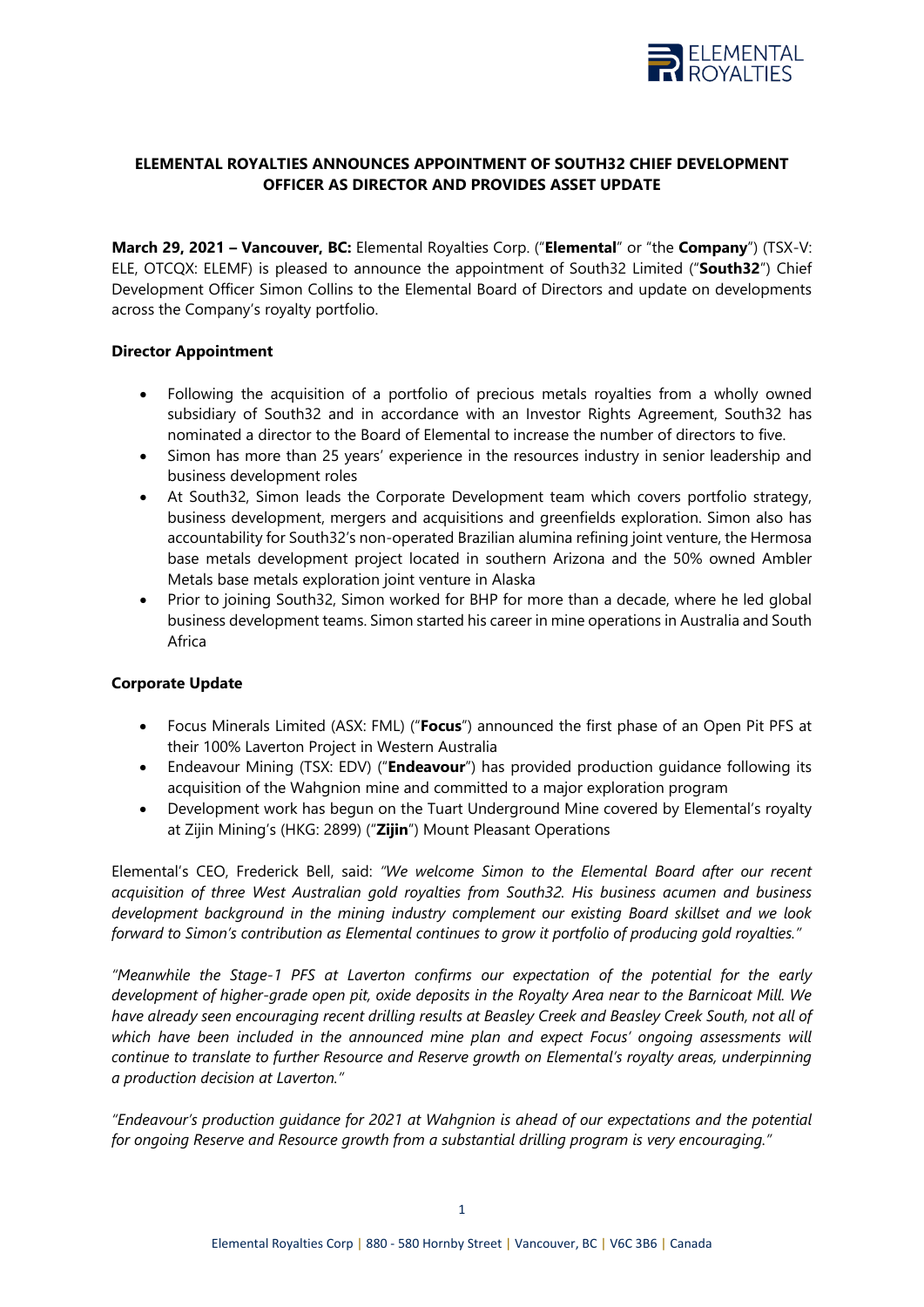

#### **Positive Pre-Feasibility Study at Laverton**

- Initial Pre-Feasibility Study ("**PFS**") across only 21% of Focus' Mineral Resource base with substantial potential for resource growth at Elemental's Beasley Creek deposit, which remains open along strike and where additional infill drilling may lead to an upgrade of shallow existing Inferred Resources
- Focus recently announced JORC 2012<sup>1</sup> compliant maiden Ore Reserves of 546koz of gold, of which 238koz of gold is from the higher-grade Beasley Creek, Beasley Creek South and Wedge Deposits covered by Elemental's Royalty<sup>2</sup>
- New strong intersections at Beasley Creek South to be included in second-phase PFS already underway
- A number of other deposits with JORC 2004 resources with grades of 2g/t or greater, many of which are within Elemental's Royalty Area, are to be updated to JORC 2012 compliance before inclusion in the second-phase PFS

## **Endeavour Provides 2021 Guidance and Exploration Budget at Wahgnion**

- Following the acquisition of Teranga, which closed on February 10, 2021, Endeavour has stated that Wahgnion is expected to produce between 140 – 155koz of gold
- Applying this guidance over the full twelve months would provide a production estimate of approximately 158 – 175koz of gold for FY 2021, continuing the trend of strong outperformance since the mine was built
- Endeavour also announced that exploration will be a strong focus in 2021, with their secondlargest budget of US\$12 million for a single mine committed to Wahgnion. This will target both extensions to existing deposits and new greenfields targets

#### **Development begins on Tuart orebody at Mount Pleasant**

- Elemental notes an announcement by a mining contractor that initial underground development is underway on the Tuart orebody, covered by Elemental's royalty at Zijin's Mount Pleasant Operations
- Tuart has a historical JORC 2012 compliant Indicated Resource of 212koz of gold at 1.8g/t and Inferred Resource of 232koz of gold at  $3.8q/t^3$  on both conceptual underground and open pit mineralisation

#### **On behalf of Elemental Royalties Corp.**

#### **Frederick Bell**

CEO and Director

For further information about the Company or this news release, please visit our website at www.elementalroyalties.com or by email at [info@elementalroyalties.com.](mailto:info@elementalroyalties.com)

Elemental is a proud member of Discovery Group. For more information please visit: discoverygroup.ca or contact 604-653-9464.

# *Neither the TSX-V nor its Regulation Service Provider (as that term is defined in the policies of the TSX-V.) accepts responsibility for the adequacy or accuracy of this press release.*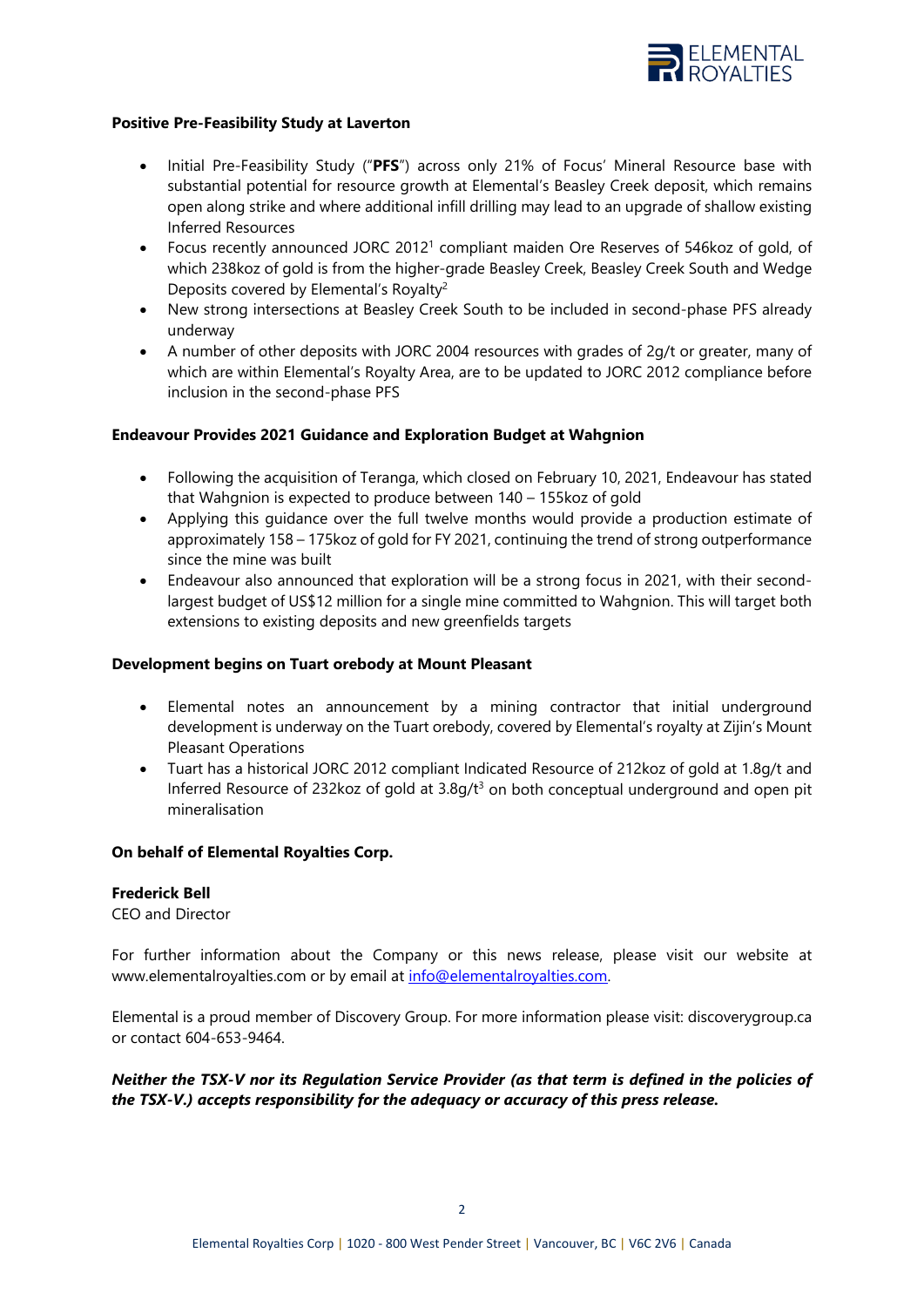

## **About Elemental Royalties**

Elemental is a gold-focused royalty company listed on the TSX-V in Canada and provides investors with lower risk precious metals exposure through a portfolio of nine high-quality royalties. This enables investors to benefit from ongoing royalty revenue, future exploration upside and low operating costs. Elemental's experienced team seeks to secure royalties in advanced precious metals projects, run by established operators, from its pipeline of identified opportunities.

### **Qualified Person**

Richard Evans, FAusIMM, is Senior Vice President Technical for Elemental, and a qualified person under National Instrument 43-101 – *Standards of Disclosure for Mineral Projects*, has reviewed and approved the scientific and technical disclosure contained in this press release.

### **Cautionary note regarding forward-looking statements**

This release contains certain "forward looking statements" and certain "forward-looking information" as defined under applicable Canadian securities laws. Forward-looking statements and information can generally be identified by the use of forward-looking terminology such as "may", "will", "should", "expect", "intend", "estimate", "anticipate", "believe", "continue", "plans" or similar terminology.

Forward-looking statements and information include, but are not limited to, statements with respect to the future growth and development of the Company. Forward-looking statements and information are based on forecasts of future results, estimates of amounts not yet determinable and assumptions that, while believed by management to be reasonable, are inherently subject to significant business, economic and competitive uncertainties and contingencies. Forward-looking statements and information are subject to various known and unknown risks and uncertainties, many of which are beyond the ability of Elemental to control or predict, that may cause Elemental's actual results, performance or achievements to be materially different from those expressed or implied thereby, and are developed based on assumptions about such risks, uncertainties and other factors set out herein, including but not limited to: the requirement for regulatory approvals and third party consents, the impact of general business and economic conditions, the absence of control over the mining operations from which Elemental will receive royalties, including risks related to international operations, government relations and environmental regulation, the inherent risks involved in the exploration and development of mineral properties; the uncertainties involved in interpreting exploration data; the potential for delays in exploration or development activities; the geology, grade and continuity of mineral deposits; the impact of the COVID-19 pandemic; the possibility that future exploration, development or mining results will not be consistent with Elemental's expectations; accidents, equipment breakdowns, title matters, labor disputes or other unanticipated difficulties or interruptions in operations; fluctuating metal prices; unanticipated costs and expenses; uncertainties relating to the availability and costs of financing needed in the future; the inherent uncertainty of production and cost estimates and the potential for unexpected costs and expenses, commodity price fluctuations; currency fluctuations; regulatory restrictions, including environmental regulatory restrictions; liability, competition, loss of key employees and other related risks and uncertainties. Elemental undertakes no obligation to update forward-looking information except as required by applicable law. Such forwardlooking information represents management's best judgment based on information currently available. No forward-looking statement can be guaranteed, and actual future results may vary materially. Accordingly, readers are advised not to place undue reliance on forward-looking statements or information.

## **Notes**

## 1. **Reconciliation to CIM Definitions**

In this News Release, the Company has disclosed a number of resource and reserve estimates covering properties related to certain mining assets that are not based on Canadian Institute of